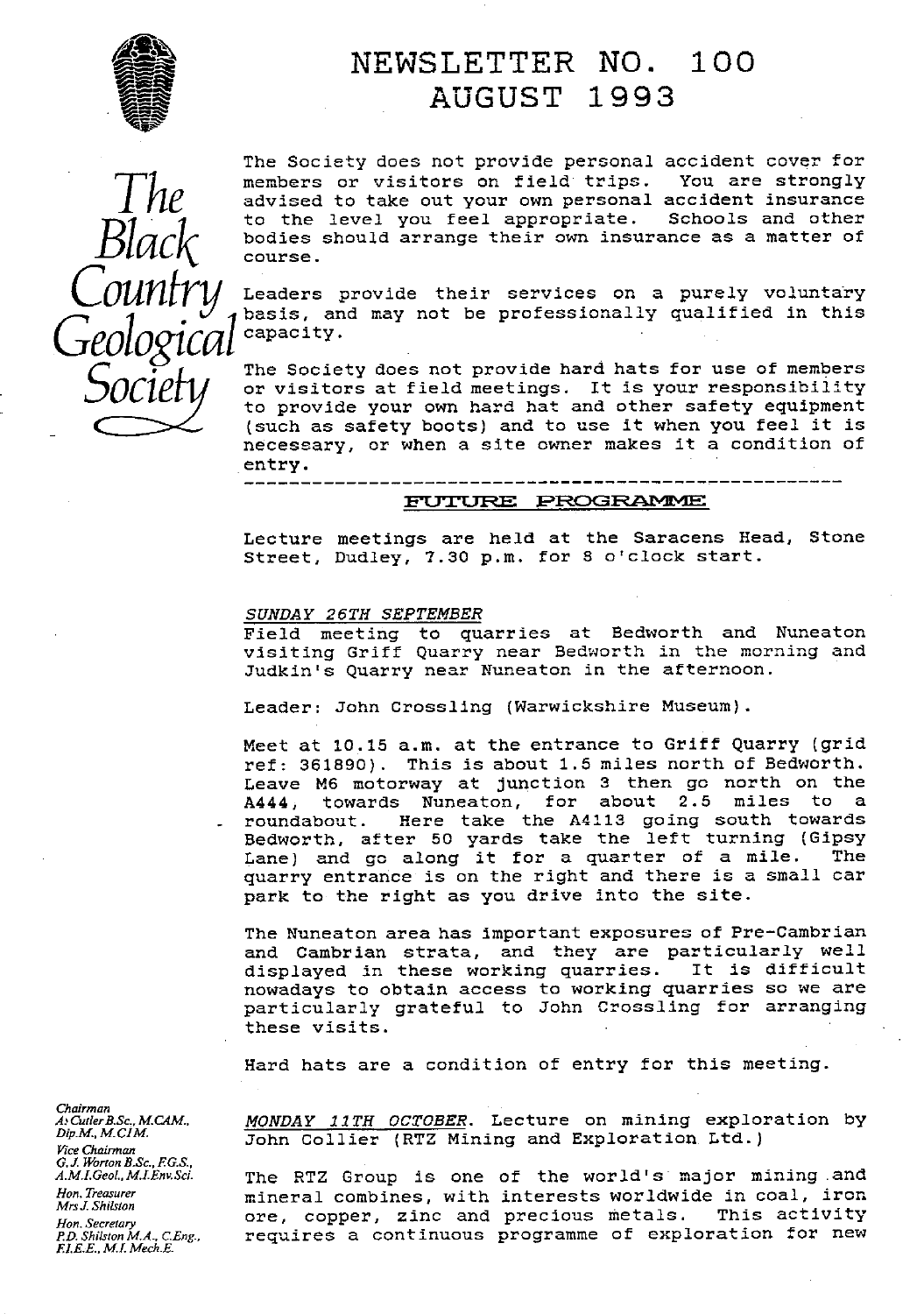sites and for development of existing ones. This lecture will *describe* exploration and evaluation techniques used by the company and will be illustrated with several examples.

#### SATURDAY 30TH OCTOBER.

A geological and social event of an afternoon canal trip through the newly re-opened Dudley canal (duration approx. 2 hours) followed by an optional meal. Assemble at 2.15 p.m. at Mad O'Rourkes, Hurst Lane, Tipton (near the Black Country Museum) and leave cars there. Go by private bus to the far end of the tunnel at Netherton, travel by barge through the tunnel into Singing Cavern and Little Tess Cavern with their audio-visual displays, past the Black Country Museum site and finish close to Mad O'Rourkes around 4.45 pm. A meal will be laid on there for those who want it and have booked in advance.

booking form for the canal trip and meal is given in this newsletter.

#### *MONDAY 15TH NOVEMBER .*

Lecture "The uses of palaeomagnetism in the study of sedimentary rocks" by Dr. Peter Turner (Birmingham University).

The study of palaeomagnetism - the earth's magnetic field and its effects over geologic time - has assumed great importance in recent years. Magnetic field changes and reversals are imprinted into rocks when they are formed and this has given geologists a new insight into sedimentary rocks and their histories. In particular, palaeomagnetic studies finally proved that the continental and oceanic plates had actually moved, and this confirmed the whole theory of plate tectonics.

Dr. Peter Turner has palaeomagnetisrn as *one of his* specialities and his lecture will cover much of this interesting and important branch of Earth Science.

*SATURDAY 27TH NOVEMBER.* Geological Roadshow at Dudley Museum, St. James's Street, Dudley.  $10.30$  am  $-5.30$  pm.

This will feature geological stands and displays from the Museum, from local firms, societies and other organisations, film shows, *the museum* shop, a stand where experts will identify your fossils and minerals, and other attractions.

MONDAY 6TH DECEMBER. Lecture "Canal construction and maintenance" by David Brown (British Waterways).

This year - 1993 - is being celebrated by British Waterways as 'the year of the canal' to mark the time 200 years ago when canal planning and building was at its height in the 1790's, so it is appropriate to have a 'canal' lecture in our programme.

This will be an 'engineering geology' lecture dealing with the many aspects of canal construction and maintenance. The lecture will concentrate on the engineering construction and maintenance of canals, making reference to the problems associated with coal-mining subsidence, limestone caverns and earthworks stability.

David Brown is Works Engineer in the Midlands & Southwest Region of British Waterways.

MONDAY 17TH JANUARY 1994. Lecture "Black Country Building Stones" by Keith Hodgkiss.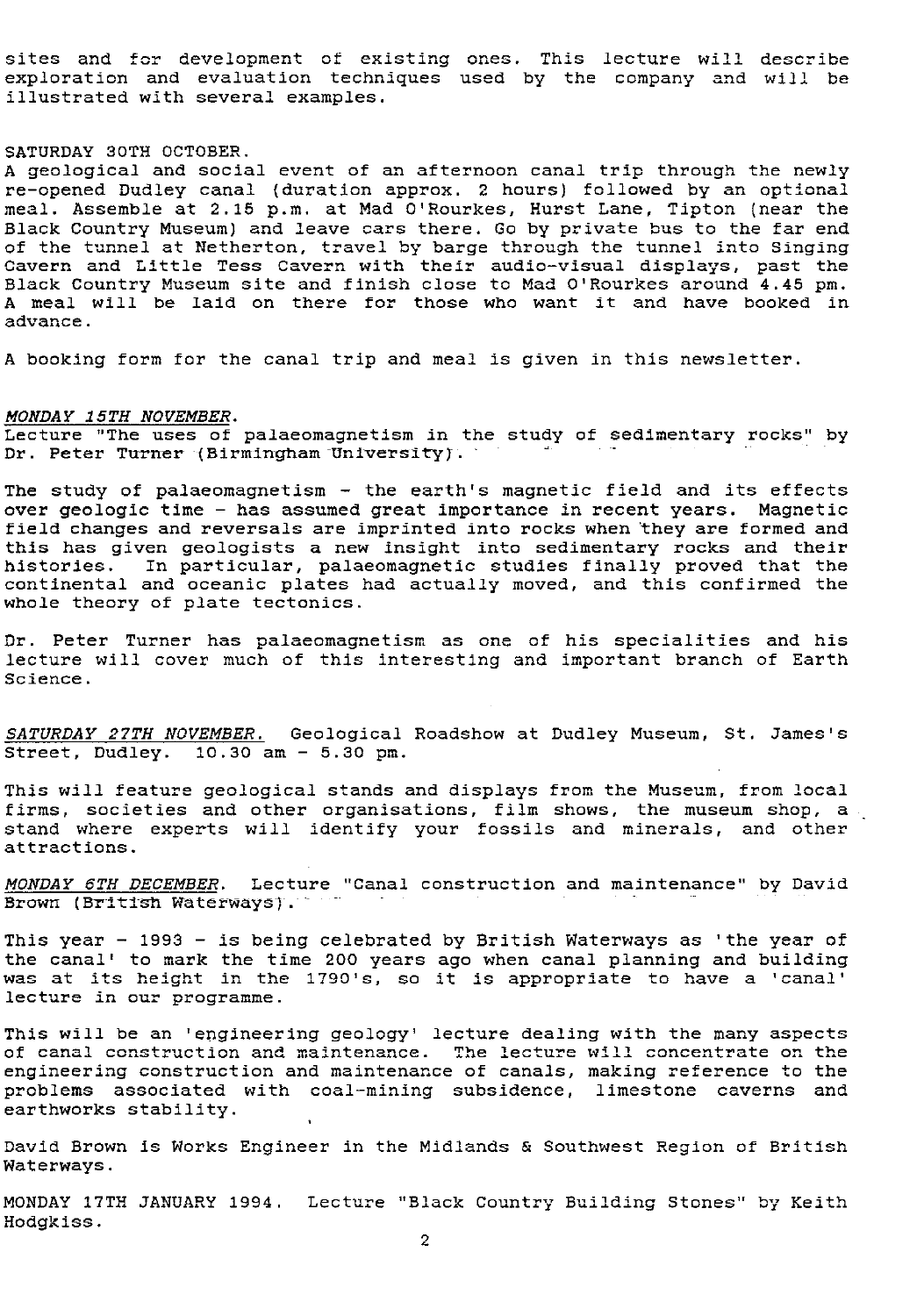*MONDAY 21ST FEBRUARY, AGM* followed by a talk "The Himalayas" by David Gossage.

MARCH (date to be advised) Lecture: "The Aeolian Islands - a dying volcanic arc in the Tyrrhenian Sea" by Michael Bamlett (University of London).

APRIL (date to be advised) Lecture "The contribution of groundwater to water supply in the Severn Trent catchment" by R.I. Rodgers (Groundwater planner, Severn Trent Water).

*SUNDAY 8TH MAY*

Field meeting: "Slip sliding away and a subterranean experience". Leaders: Dr. J. Cripps and Dr. P.R. meson (Sheffield University).

This will be a visit to Mam Tor landslip, Castleton, Derbyshire and related sites.

\*\* ADVANCE NOTICE \*\* *SATURDAY/SUNDAY 24 25TH SEPTEMBER 1994* LEY ROCK & FOSSIL FAIR - Town Hall & Museum, Dudley.

#### **EDITORIAL**

The Society has reached yet another landmark with the publication of Newsletter 100. To wend it *on its way we* have messages from previous editors and a forecast of what we may expect by the time Newsletter 200 is published. We are also republishing Newsletter number one.

Appropriately, our 100th Newsletter announces that membership now exceeds 100 for the first time in the Society's history. Thanks to publicity from the 'Rock and Fossil Fair', 'Dinosaur-mania' and 'Jurassic Park', Geology is in fashion and we are the beneficiaries.

I hope our new members will enjoy the exciting programme we have to offer. Places on the canal trip are filling fast and next year's programme looks varied and most attractive.

KATE ASHCROFT

#### Letters from the Editors

#### ".... To Paid-up Members ...."

It took me a few weeks to find copies of the early newsletters and, as my filing system has never been the best, they were in more than one box! But what was particularly enlightening was *that in amongst the sought-after* papers there were other items of interest. One piece of paper was entitled Report on a meeting held on Thursday 16th March 1978 at 7.15 pm in Dudley Library, St. James's Road, being the Annual General Meeting followed by a film show.' The meeting opened with refreshments, there was an '... absence of a treasurer ... ' (a Mrs E. Bakewell) , membership numbered 44 and field trips had been to Wren's Nest, Castleton. Aust Cliff, the Cotswolds and an open-cast coal mine. The major conservation project was recording and sampling at Pouk Hill, Walsall, prior to infilling with domestic refuse and the Society was about to start the collection of site data and also hoped to publish the first volume of the Journal in 1978. I also found out that Dave Wraight is a native of Dorset and John Golledge started life in Wiltshire. Now geologically speaking Dorset can be an asset, but I am not so sure about Wiltshire.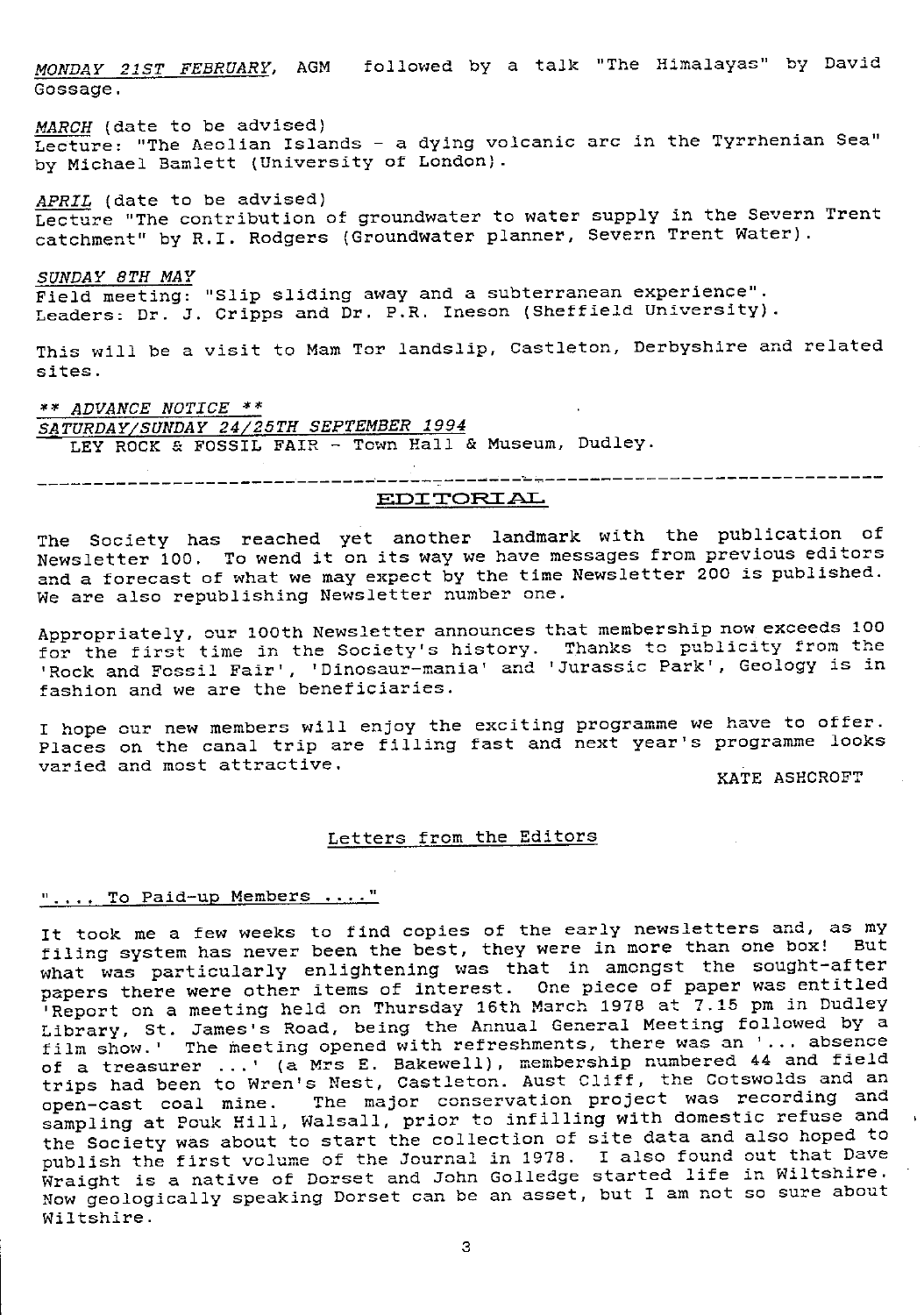As you will note Newsletter No. 1 dated August 1975 expressed the hope that the publication would '... provide a convenient medium for the dissemination of information about the Society's activities in a lively and informal manner.' I think this has proved to be so over the years. The Inaugural meeting was also described, having taken place in Dudley Museum on 3rd July 1975. I was amused to note that the meeting was attended by '... about 25 people, the majority of whom became members immediately. Clearly we had not learnt to count in those early days but we certainly knew how to enrol members!

Notice was given of the forthcoming inaugural lecture by Professor F.W. Shotton entitled 'The Ice Age in the Midlands'. The Society was accepted as an important body from the moment Fred Shotton agreed to address us. I think that lecture of 25th September 1975 was a landmark. The Newsletter states that a draft constitution was read and '... with the additions of two extra articles was approved ...' Well I don't recall that at all, but it must be true, as must have been the ability to acquire British Regional Geology - Central England for 40p and Sheet 167 Dudley for 50p. It's all there in black and white.

Another item from one box stated that Colin Mitchell as Conservation Secretary had written, in 1979, to West Midlands County Council expressing concern about vandalism and fly-tipping at Pouk Hill Quarry and offering to undertake some conservation work. I feel this was an important beginning in the establishment of the Society as an authoritative and professional group in the eyes of public bodies. There is a lovely line in the reply from the County Council  $\overline{\phantom{a}}$ ... when recently inspected, any rope that the children had had had been removed.' Ah, such is Geology, Geology, Geology!

By the time Newsletter Number 2 hit the presses in November 1975 it had expanded from 2 to 4 sides and included an impressive list of forthcoming events starting with a '... Wine, Cheese and Rocks' evening in December. Terry Bond did a review of 'Geology Explained in the Forest of Dean and the Wye Valley' by W. Dreghorn, published by David and Charles 1968, £2.00; and Doug Bedson had accepted the challenge of Literature Librarian.

Between a comprehensive list of sites produced by Peter Whitehead and a letter from Eileen Bakewell on vivid mauve paper I unearthed seven years or so of Extra-Mural class details and registers. The first Extra-Mural class that I taught was at the Central Library, St. James's Road and was entitled 'Rocks, Minerals and Fossils: An Introduction to Geology' - 20 meetings beginning October 3rd 1958, Fee 32/-. Unfortunately I cannot find a class register for that course but I do have them- for later courses. On the 1970 course 23 people enrolled. This must have been the group that had the vision to think about starting a Geological Society for-the Black Country. I note that most people paid 50/- but for some reason a Mr. A. Cutler only paid 30/-!

The last Newsletter I produced was number 14 - I can't find a copy of it but I do have number 13 which was still only running at 4 pages but the Society's programme looked impressive with a meeting at least every month (with the exception of August) for the whole of 1979. The programme started with a study of local geological maps in January, included sherry at the AGM in March, a weekend field trip to Dorset in May and ended with Graham Hickman talking on 'The Geology of the Dumfries Area' in December.

It was clearly an excellent choice to ask Sheila Pitts to take over as Editor of the Newsletter, for in her very first issue she produced 7 sides. Fresh blood can change things for ever - has there ever been 4 sides since November 1978?'.

I am proud to have been associated with the formation of BCGS. The Newsletter was important in the establishment of the Society. The last sentence of my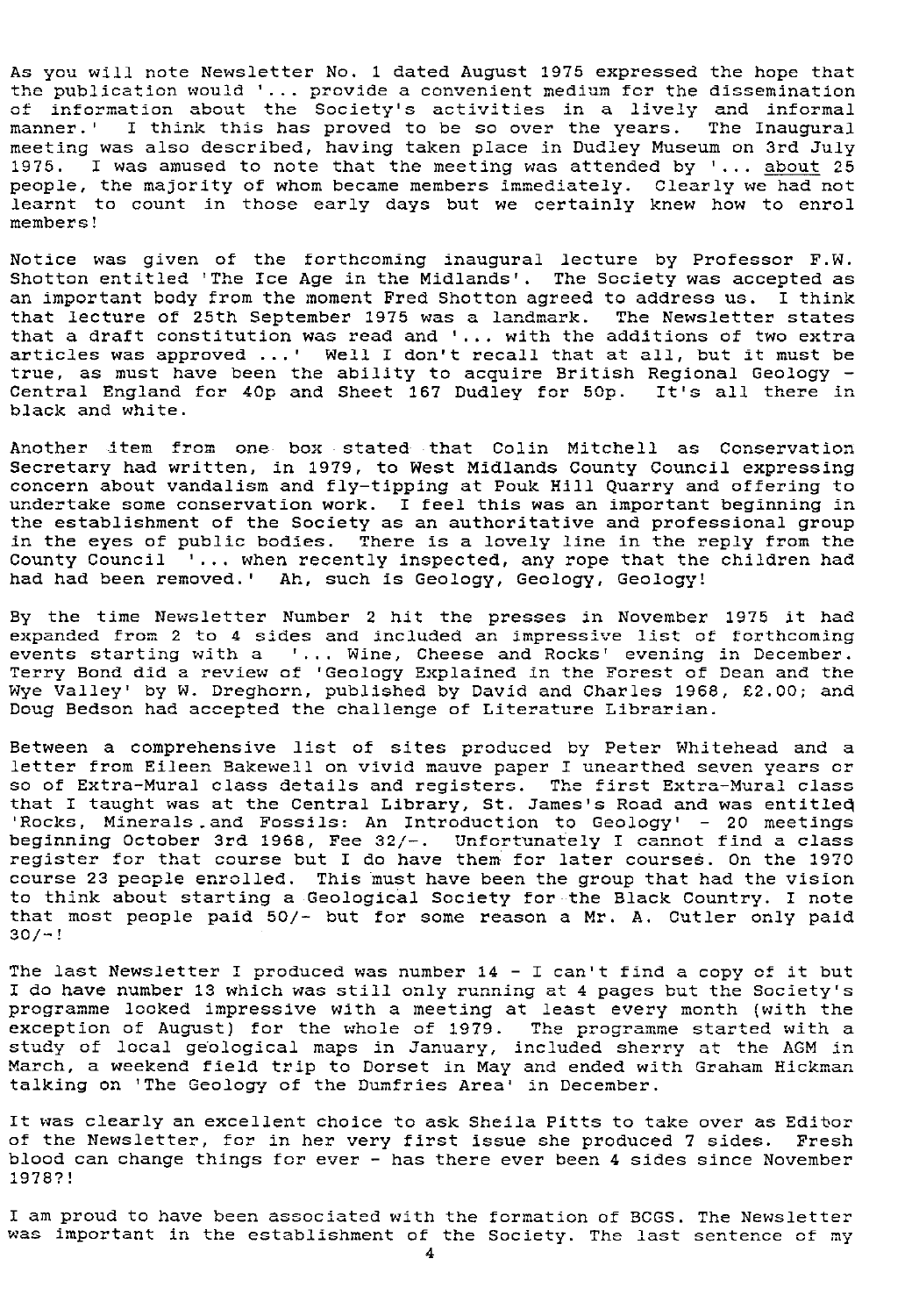Editorial in November 1978 says it all, then as now 'The Society is now part of the Black Country and of British Geology. Long may it be so.'

 $\sim$ 

#### PETER OLIVER

Way back in 1978 the 'phone rang. Peter Oliver asked if I would consider editing the newsletter. This had never crossed my mind, but he was quite insistant and suitably flattering! I agreed to think about it and really wanted to do something for the Society because I'd been part of the original evening class where it all began. The more I reviewed my lack of talant for the other jobs, the more it became the newsletter. My only instructions were "Get 'em to write things up" and "You'll find your own style". Style seemed to be apprehension.

It was fascinating to browse through old newsletters. Forgetting about feelings such as "Did I write that?" I was amazed as how much activity there was, most of it steadily increasing. Venues for indoor meetings changed, bu were usually pubs. Conservation work certainly increased - many hours of f work by a select few appears less often than it deserves. Clearly I should have "got someone to write up" what is involved in organising the major events such as the tenth and fifteenth anniversaries, and not just the splendid finished products!

Some of you may not have been at the tenth anniversary, which was held in Dudley Museum, where the inaugural meeting was also held. Various exhibits there included those of university and British geological Survey origin and no-one could find enough time for all the desired conversations. it was the same year, 1985, that we announced the birth of the new magazine "Geology Today", which now seems to have been around for ever.

Various themes recur and the local limestone is never far from the news. University speakers and leaders of field trips are frequently there too. The series "From the Papers" began. "Letters to the Editor" expanded to make up<br>most of the fiftieth newsletter. That included one from a certain That included one from a certain globetrotting geophysicist called Graham Hickman, who'd been a member since his schooldays and kept us posted about a diversity of B.P. oil wells. Lots of other people also passed exams while members, although it was difficult<br>t. bet them to admit it.. And Colin Reid arrived and made a profound impact t 4et them to admit it. And Colin Reid arrived and made a profound impact on Dudley geology.

Some members have organised various sales to swell our bank balance. I especially like the Society sweatshirts, as well as the more geological items. And a lot of us have been on geological holidays at home and abroad, advertised in the newsletter.

One of the best things the BCGS has brought me is many real, long lasting friends. You too, I expect.

They tell me I did fifty newsletters. As someone famous is bound to have said, "Who's counting?" Let's just get on with it!

#### SHIELA PITTS

#### The Black Country Geological Society in the 21st Century

What will the Black Country Geological Society be like by the time we issue the Bi-centenial newsletter? (which incidentally will be in April 2010). I don't have a crystal ball or ESP or anything like that. Perhaps the best way to look into the future is to look back at the past (after all, that's what we do in geology all the time isn't it!)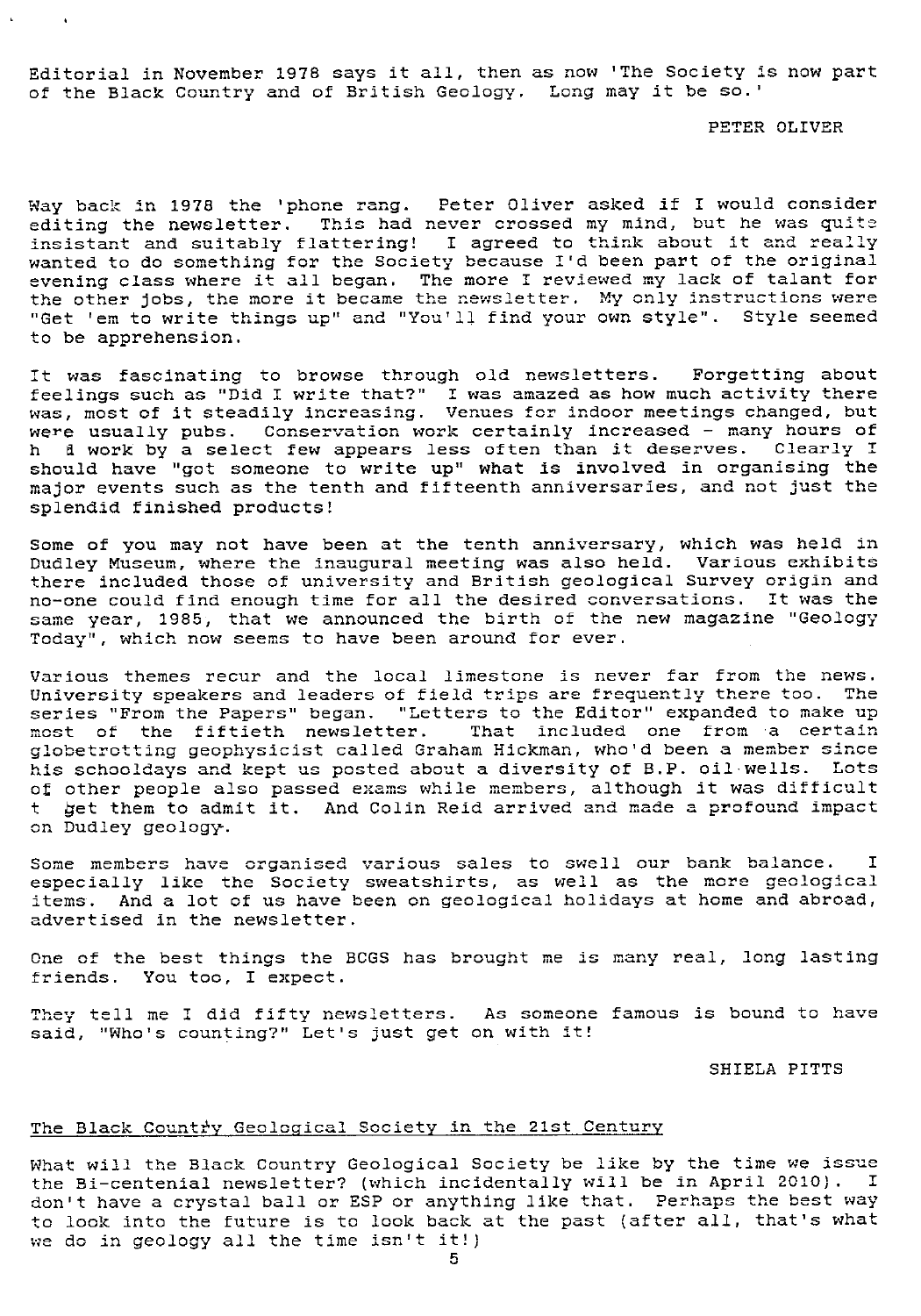For 150 years the Black Country has been home to people curious about the earth beneath their *feet* and in 1975 the present Black Country Geological Society was born. From humble beginnings we've grown to 100+ members. For the statisticians we've promoted and popluarised geology to our members through more than 730 pages of newsletter, over 130 indoor meetings and about 100 field trips. We've waved the banner at many conferences, exhibitions, roadshows and geological events and been responsible for saving many exposures, had a hand in national conservation policy and in the design and construction of innovative geological displays. We are also regularly asked for advice by professionals such as the British Geological Survey, nature conservation bodies and academic geologists. "From little acorns .... etc!'

*So where are we going* and what might be in store for us? At present we have a robust, wide ranging, talented and increasingly enthusiastic membership, collectively capable of supporting all sorts of activities from national geology fairs to extensive canal-side clean up operations. While we continue to strive to do interesting and exciting things our membership will continue to grow and we will undoubtedly organise field trips to places old and new and get speakers to wax lyrical about all manner of things from dinosaurs to volcanoes on other *planets. But* the possibilities for the future are. mine boggling and if we really let our imaginations go, just what might come t. pass?

We know that some seeds have already been sown in the Black Country and the B.C.G.S. is already involved in nurturing the shoots that are appearing. For example, plans are afoot to build a national geological Interpretation Centre at Wren's Nest with all manner of facilities. There are plans to extend cavern trips and seek World Heritage Status *for* Dudley's major heritage attractions, forging ever stronger links with tourism, local culture and the attractions, forging ever stronger links with tourism, local culture and the<br>natural world. Dudley is also becoming a prime national centre for amateur geology and geological interpretation. I believe that many of these projects will come to fruition and the spin-offs for our geological society could be very exciting indeed.

Increased membership could put strains on us which might require (and might support) permanent officers like the Dudley Canal Trust has at present. We might forge stronger links *with* academia and local museums or set up *<sup>a</sup>* B.C.G.S. geological collection to rival any national collection. conservation front we will win over battles and develop an advisory role fo\*<br>local authorities. We could publish tourist booklets on sites around the Black Country or engineer a Black Country Geological Trail - who knows? By 2010 we may have produced another journal. "Black Country Geologist No. 2" and have even sold our stocks of B.C.G.S. Christmas cards!

I've little doubt that our current success reflects our attitude towards our subject, the general upwelling of environmental awareness and changes in the world of technology allowing us to present better printed material and communicate effectively. Our predecessors probably thought blackboards and magic lanterns were the business; now we use overhead projectors, slide shows and videos. Maybe in 10 years time we will use holograms, surround-sound or virtual reality at our lectures.

Technology *is* certainly advancing at *a* pace that leaves us all behind so if the B.C.G.S. can help to bridge the ever-widening *chasm* between the expert and the public then we will have achieved a great deal. This is particularly important now that people like Colin Reid, Michael Chrighton and Stephen Spielberg have fired the imaginations of the young with their wave of dinosaur mania. I imagine that the B.C.G.S. may well feel the impact of this fact and fantasy in years to come as a flood of inspired would-be earth scientists hits the colleges, museums and schools. Maybe our membership will *swell* in the wake of this phenomenon. Time will tell ..... as it always does in the science *of* geology.

6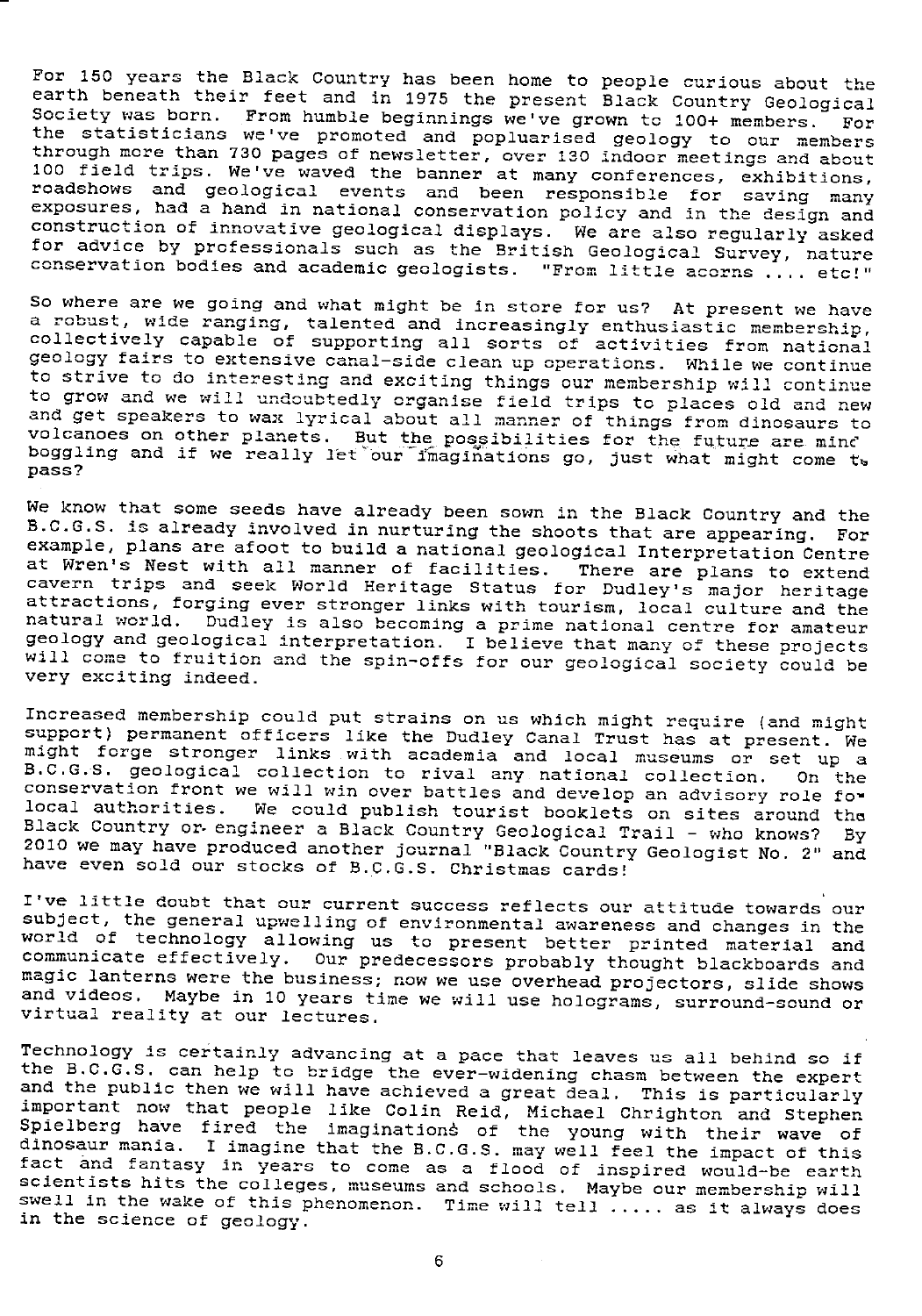The B.C.G.S. has been around for 150 years and its members have left collections and publications which have provided a human link with the past. They have recorded the structure, membership and aims of a small learned society against a backdrop of serious turmoil in history. The B.C.G.S. continues to collect, conserve, learn and visit places of interest becaus we enjoy doing these things and they enrich our understanding of the world around us. I imagine that in the year 2010 we will be doing much the same, with some different faces and some technological advances to separate us from the present.



B C G S FIELD TRIP BY NEWSLETTER NO 300

GRAHAM WORTON

#### REPORTS

#### Field Excursion to Machen South Wales, 8th Ma

Twelve members of the Society met with members of the Cheltenham Mineral and Geological Society very early on a Saturday morning to study two quarries situated just northwest of Newport, South Wales.

Both quarries lie in the thin sequence of steeply dipping lower carboniferous limestones well exploited in this area for aggregate and road metal and have been subject to much mineralisation. Fossil evidence is, however, rather lacking.

The group gathered first at Cwm Leyshon quarry which has only recently been closed and cleared of equipment. There has, however, been much 'geologist activity' here as can be seen by the large amount of shattered debris in some areas. To the non-mineralogist this quarry yielded many specimens which, although not rare, were very attractive; minerals included Galena, Hemimorphite, Malachite, Cerussite, Barytes and Calcite. The group spent two hours at Cwm Leyshon happily exploring its levels, quarry faces and debris piles.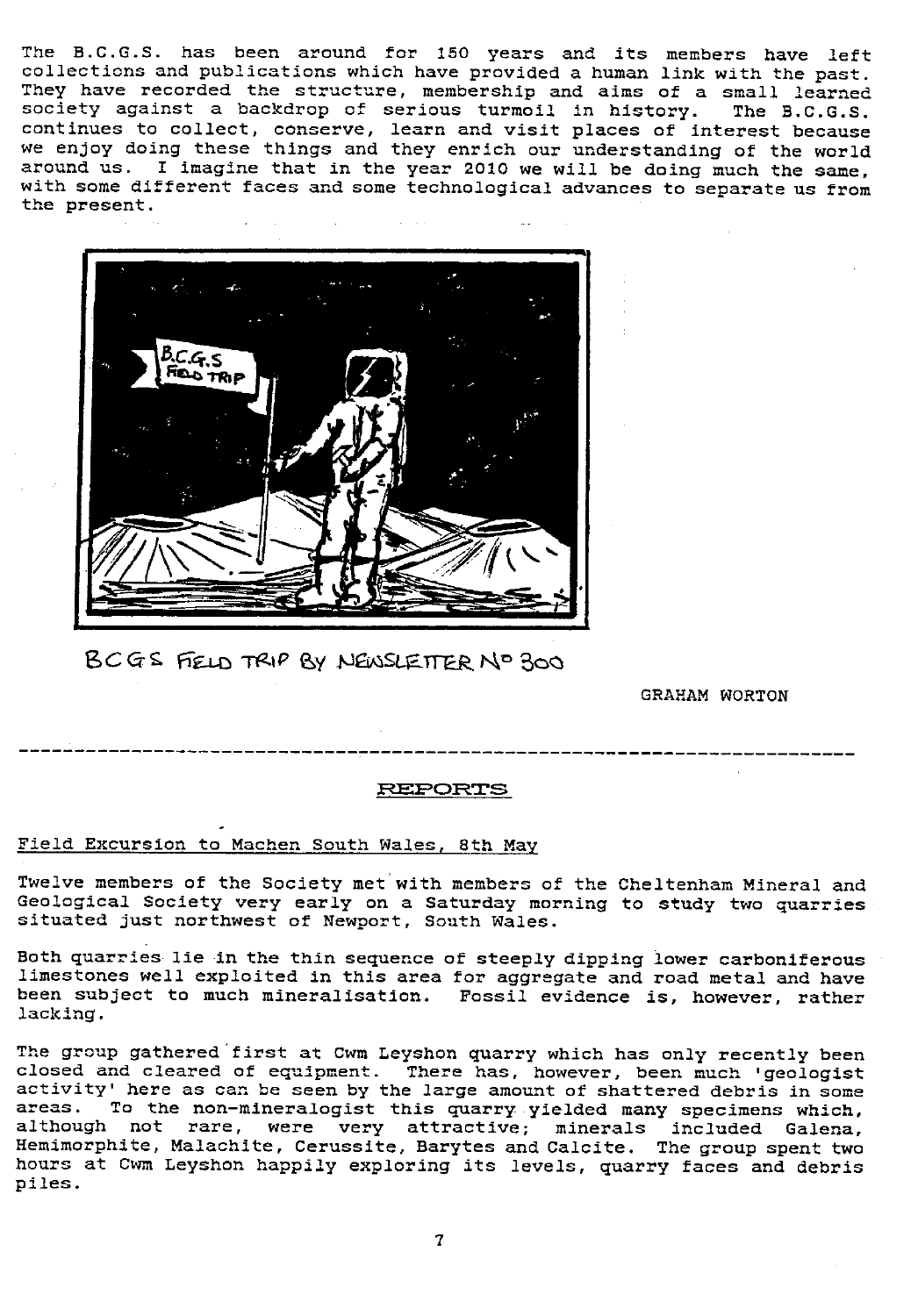After lunch we re-assembled at Machen quarry. This is a very active quarry operated by A.R.C. (Powell Dyffryn) Ltd., by whose kind permission we were allowed to visit on a working day. The limestones found here are of a<br>similar lower Carboniferous position to those in Cwm Levshon. The similar lower Carboniferous position to those in Cwm Leyshon. mineralisation was also similar but here dominated by Barytes (both cockcomb and massive) and calcite (in veins and geodes). Some very large Scalenohedron calcite crystals along with cockscomb and desert rose Baryte were common; however, only limited veins of galena were evident.

Many of us left the two quarries laden with some lovely specimens and our thanks go to Cheltenham Mineral and Geological Society for introducing us to two new and interesting geological sites.

#### STEVE HUGHES

#### Clee Hills Field Excursion, 27th June 1993

Once in a while the weather is ideal for a geologists' field day and Sunday 27th June turned out just that way: brilliantly sunny, clear, warm and calm. From Clee Hill village we could see Bredon Hill, the Malverns, Cotswolds, Black Mountains and numerous other distant landmarks. More than 25 people joined the excursion which was a joint one between the Shropshire Geological Society and our own.

The Clees, at the northern apex of a  $10,000^2$  km triangle based on Pembrokeshire and the Severn Estuary, encapsulate many of the geological characteristics of that large area of Upper Silurian, Devonian and Carboniferous sedimentary rocks.

David Gossage's hand-cut (copied here) is a tabular summary of the stratigraphic subdivisions of the rocks which make up the Clee Hills, together with a diagrammatic cross section showing the major folds and faults.

The strata preserved in the faulted syncline of Titterstone Clee are transected by four important unconformities. Nevertheless there is a fuller sequence there that at Brown Clee, where uplift and erosion were so persistent that no representatives of the Middle and Upper Devonian or Lower Carboniferous are present. Both Clee Hills owe their existence to cappings of hard, resistant dolerite which have resisted erosion.

At Clee Hill quarries we saw from a distance of 100m a fire exposure of the upper contact of the intrusive Clee dolerite against an overlying patch of sedimentary rocks of the Kinlet Group (= Coal Measures). Unluckily this exposure cannot be examined at close quarters for safety reasons, but it is well established that the Kinlet rocks immediately in contact with the dolerite are contact-metamorphosed, i.e. baked, proving that the dolerite is an intrusion and not a lava flow.

In Cornbrook Dingle nearby, members picked their way through a healthy crop of bracken, nettles and brambles to examine a number of small natural exposures of coarse, yellowish, quartzose, conglomeratic sandstones of the Cornbrook Sandstone, which underlies the Kinlet Group.

Across moorland from Cornbrook, downhill in the direction of Studley, is an extensive line of old limestone workings, now apparently entirely grassed over, where loose fragments of Carboniferous Limestone are still found. Many are fossiliferous, containing Spiriferid and Productid brachiopods and abundant crinoid debris.

After lunch near (and inside) the Victoria and Kremlin pubs, the party drove on to examine exposures of shales and clays with thin coaly layers and coarse sandstones near the head of Benson's Brock, a short way below the dolerite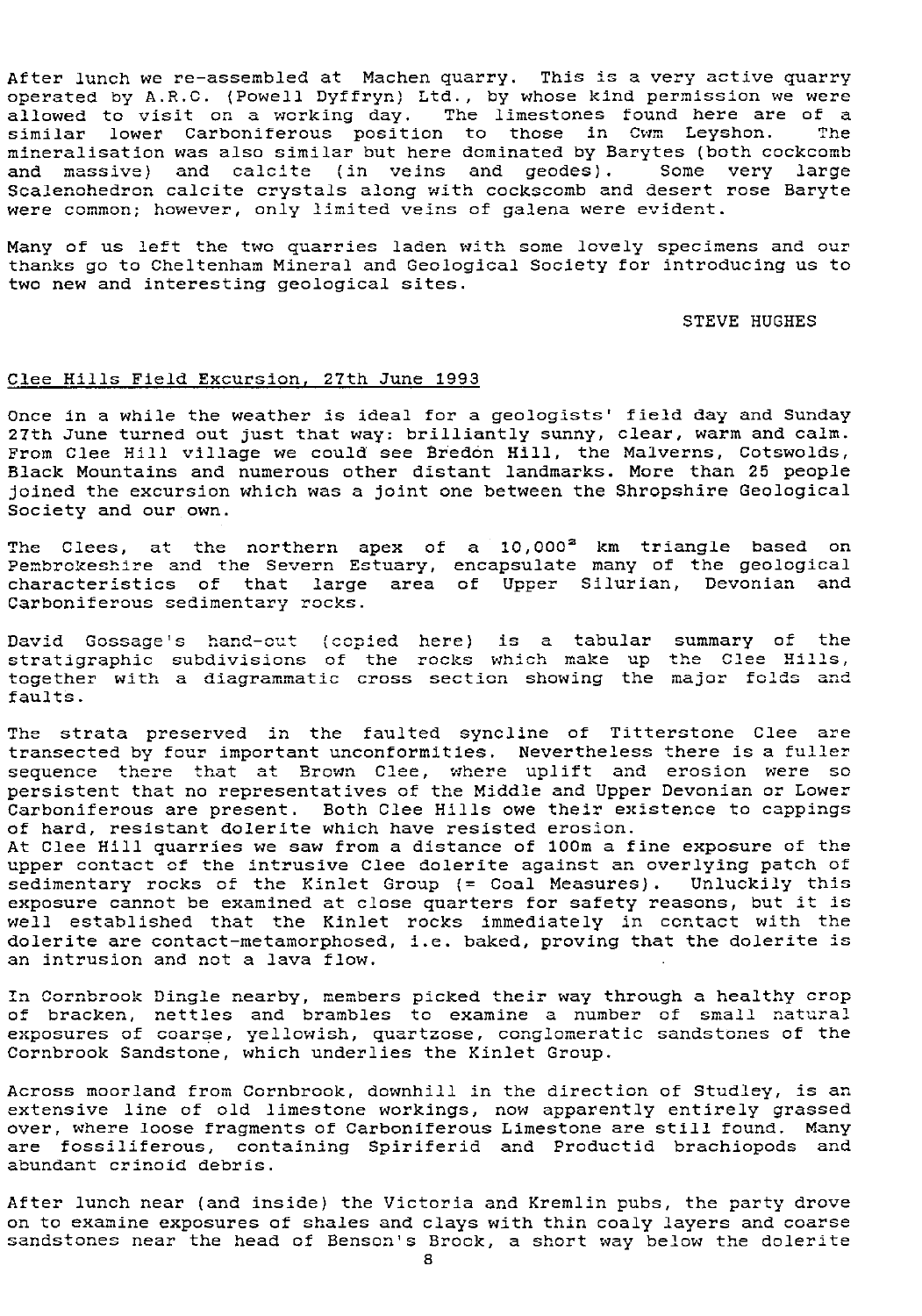| BLACK COUNTRY GEOLOGICAL SOCIETY<br>CLEE HILLS FIELD EXCURSION, 27 JUNE 1993                                                                             |                                                                               |                     |             |                                                             |                                                  |                                                                                                                                                                   |                                                                  |                                                                                                    |                                        |  |  |  |
|----------------------------------------------------------------------------------------------------------------------------------------------------------|-------------------------------------------------------------------------------|---------------------|-------------|-------------------------------------------------------------|--------------------------------------------------|-------------------------------------------------------------------------------------------------------------------------------------------------------------------|------------------------------------------------------------------|----------------------------------------------------------------------------------------------------|----------------------------------------|--|--|--|
|                                                                                                                                                          | Titterstone Clee 533m<br>CROSS SECTION DIAGRAM<br>Brown Clee 540m<br>WOODGANK |                     |             |                                                             |                                                  |                                                                                                                                                                   |                                                                  |                                                                                                    |                                        |  |  |  |
| $NORTH \leftarrow$                                                                                                                                       |                                                                               |                     |             |                                                             | N BROOK                                          | ≻ soui                                                                                                                                                            |                                                                  |                                                                                                    |                                        |  |  |  |
| $A_{B_{\mathcal{D}_{O_{\Lambda\backslash\widetilde{V}}}}}}$<br>$\omega_{\prime\gamma_{\stackrel{>}{O_{\Lambda_{\nu}}}}}$<br>DITTON<br>ias<br>DOWNTON     |                                                                               |                     |             |                                                             |                                                  |                                                                                                                                                                   |                                                                  |                                                                                                    |                                        |  |  |  |
|                                                                                                                                                          |                                                                               |                     |             |                                                             |                                                  |                                                                                                                                                                   |                                                                  |                                                                                                    |                                        |  |  |  |
| <b>DLOW</b>                                                                                                                                              |                                                                               |                     |             |                                                             |                                                  |                                                                                                                                                                   |                                                                  |                                                                                                    |                                        |  |  |  |
| 66                                                                                                                                                       |                                                                               |                     |             |                                                             |                                                  |                                                                                                                                                                   |                                                                  |                                                                                                    |                                        |  |  |  |
| Cleobury-leme Valley<br>STRUCTURAL ELEMENTS<br>Ledwyche<br>Tilterstone<br>Wenlock-Corvedale flank Brown Clee syncline<br>ʻflank<br>anticline<br>syncline |                                                                               |                     |             |                                                             |                                                  |                                                                                                                                                                   |                                                                  |                                                                                                    |                                        |  |  |  |
| CROUP FORMATION/member THICKNESS<br>FOSSILS<br>LITHOLOGIES<br>TIME                                                                                       |                                                                               |                     |             |                                                             |                                                  |                                                                                                                                                                   |                                                                  |                                                                                                    | ENVIRONMENT ECON GEOL                  |  |  |  |
| $2$ my $Q$                                                                                                                                               |                                                                               |                     | Superficial | deposits                                                    |                                                  | Soils, alluvium, glacial drifts                                                                                                                                   |                                                                  | Glacial-temperate                                                                                  |                                        |  |  |  |
| 320<br>$m\gamma$                                                                                                                                         |                                                                               | STPHALIAN           | KINLET      | Clee<br>Dolerite                                            | $\overline{\mathfrak{u}p}$ to<br>80 <sub>m</sub> | Dolerile, very hard,<br>$50m$ + with oliving and<br>analcite<br>Jellow, Eavs, grey &<br>Jellow, Ssts, fine-crs<br>-cgl. Coals, tronsfone nods                     | Plants                                                           | Alluvial-dellaic<br>plain Tropical, Coal<br>high rainfall<br>Forest-swamp from                     | Road stone,<br>>Aggregate <br>Fireclay |  |  |  |
|                                                                                                                                                          | O<br>∝                                                                        |                     |             |                                                             |                                                  |                                                                                                                                                                   |                                                                  |                                                                                                    |                                        |  |  |  |
| 330<br>my                                                                                                                                                | ш<br>Ż                                                                        | <b>NATUR</b><br>IAN |             | CORNBROOK SST                                               | up to                                            | up <sup>Io</sup> Ssts, coarse, yellow-<br>200 <sub>m</sub> grey, iron-stained.<br>$Shales, clays, thin\ coals$                                                    |                                                                  | Alluvial to:<br>Plants deltaic, Tropical,<br>Patchy forest                                         | Building<br>stone <sup>'</sup>         |  |  |  |
| 360<br>my                                                                                                                                                | 0<br>CG)<br>∝<br>ব                                                            | <b>TOURN</b>        |             | Limestones of<br>Studley, Gorstley  50m+ <br>Oreton, Farlow |                                                  | lsts,grey,buff,blue;<br>some hard, crystalline Bryozoa<br>some oolilic, crinoidal,<br>Shale layers, Sst &<br>Cgl at base                                          | $Conals,$ Brachs Shallow,<br>Stroms<br>Fish                      | high energy building&<br>Gastropods  tropical sēq.<br>Sand-gravel<br>beaches                       | $L$ ime,<br>ornamental<br>stones       |  |  |  |
| 375<br>my                                                                                                                                                |                                                                               |                     | ESFARLOW    | U                                                           | up to<br>150 m                                   | Conglomerates, grey-<br>oreen. Mudstsi<br>  Conglamerates = Qtz<br>  pebbles, Ssts, yl &brain                                                                     | Rare<br>Ostracoderm Alluvial<br>tish                             |                                                                                                    | Building<br>stone                      |  |  |  |
|                                                                                                                                                          | $\frac{Z}{4}$<br>DEVON1<br>Z<br>द<br>$\alpha$<br>$\supset$                    |                     | WOODBAN KI  | MONKEYS FOLD SST                                            |                                                  | $\sigma_{\rm up}$ to 100% $\bar{S}_{\rm s}$ ts, green, white,<br>$65m$ $ pink$ . $Cg$ $ 3yers'$ $Xbd $                                                            |                                                                  | Alluvial                                                                                           |                                        |  |  |  |
|                                                                                                                                                          |                                                                               |                     |             | CLEE SANDSTONE                                              | $150-$<br>170 <sub>m</sub>                       | 90% Ssts, olive, green,<br>buff. Minor (gls., 10%)<br>Mudsts, traces Lst                                                                                          |                                                                  |                                                                                                    |                                        |  |  |  |
|                                                                                                                                                          |                                                                               |                     |             | ABDON LST                                                   | 5m                                               | Lst, nodular, sandy                                                                                                                                               |                                                                  | Calcrete soil                                                                                      | Lime                                   |  |  |  |
|                                                                                                                                                          |                                                                               | NAINIST             | abdon       | NORDYBANK                                                   | 55-60m                                           | Sst, red-brown, cgl.<br>Mudsts, red-brown                                                                                                                         |                                                                  | Alluvial                                                                                           |                                        |  |  |  |
|                                                                                                                                                          |                                                                               |                     |             | HILLSIDE DOL                                                | 3m                                               | Col, intraformational                                                                                                                                             |                                                                  | Calcrete soil                                                                                      | Lime                                   |  |  |  |
| 412<br>$m\gamma$<br>420                                                                                                                                  |                                                                               | - ZKINNIC           | DITTON      | u<br>M<br>Psammosteus                                       | 450m                                             | 60% Mudsts, red brown;<br>lalt rapidly with Ssts,<br>25%, red, brown, olive<br>Concretionary and<br>conglomeratic com-<br>stones, Coarse Ssts<br>increase upwards | Fragments <br>$\mathbf{f}$<br>$0$ strz $co-$<br>derms.<br>Plants | Alluvial<br>plains with<br>stream channels.<br>calcrete soils.<br>Tropical. Low<br>seasonal rain   | Building<br>stone<br>Lime              |  |  |  |
|                                                                                                                                                          |                                                                               | RIDOLI<br>a         | DOWNTON     | Lsts<br>Holdcalcl<br>LEDBURY<br><b>SsÉs</b>                 | $330 -$<br>460m                                  | 80% Mudst - Siltst,<br>red, alt with 20%<br>Ssts, crs, red-purple, lol Ostraco-<br>rnicáceous Redogenic<br>carboriate nodules.<br>Cornstones, conglomeratic       | Rare<br>tragments<br>derm fish.<br>Plants                        | Alluvial<br>muds, channell<br>sands, Calcareous<br>soils, Tropical,<br>Seasonal 'ra'n<br>Estuarine | Brick<br>clays                         |  |  |  |
|                                                                                                                                                          |                                                                               |                     |             | $\tt{TEMESIDE}$ SHALES                                      | $v_{p}$ to<br>30 <sub>m</sub>                    | Mudsts, Silfsts, green<br>to olive. Thin Ssts                                                                                                                     | Lingula<br>Molluscs                                              | mud flak                                                                                           |                                        |  |  |  |
|                                                                                                                                                          |                                                                               |                     |             | DOWNTON CAS SST <br>- Ludlow Bone Bedf                      | $\n  up$ to<br>20m                               | $s$ sts, $y1$ , fine, mic,<br>cross-bedding, channels                                                                                                             | Ostracodes<br>Plant <sub>K</sub><br>fish debris                  | Beach sand<br>lintra-tidal<br>mudflat                                                              | िर्णातांतट्<br>stone                   |  |  |  |
|                                                                                                                                                          | $rac{1}{5}$                                                                   | <b>MOTODT</b>       |             | WHITCLIFFE                                                  |                                                  |                                                                                                                                                                   |                                                                  | Open marine<br>Tropical                                                                            |                                        |  |  |  |
|                                                                                                                                                          |                                                                               |                     |             |                                                             |                                                  |                                                                                                                                                                   |                                                                  |                                                                                                    |                                        |  |  |  |
|                                                                                                                                                          |                                                                               |                     |             |                                                             |                                                  | $\bullet$                                                                                                                                                         |                                                                  |                                                                                                    |                                        |  |  |  |

 $\mathcal{A}^{\pm}$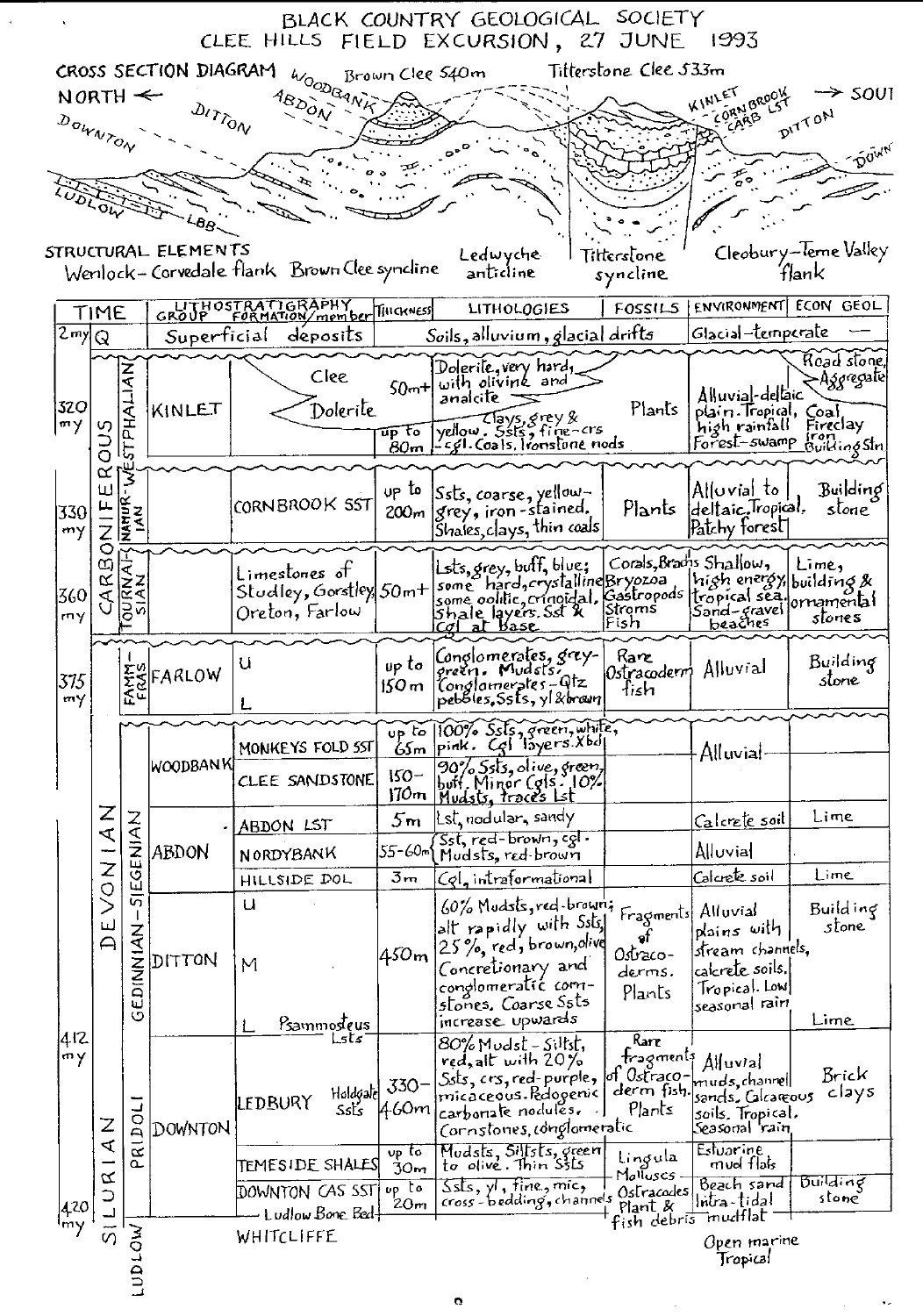mass of the Titterstone Clee main summit. Fragments of fossil plant stems, rootlets and bark-like material were found, the section here being typical for the Kinlet Group.

The main part of the afternoon was spent some 10 Km to the north, walking<br>over the western moorland slopes of Brown Clee Hill, where some over the western moorland slopes of Brown Clee Hill, representative sections of the sandstone rocks of the Abdon and Woodbank Groups are exposed. We saw some good examples of current bedding which J.R.L. Allen carefully analysed some years ago, concluding that the source of sediment supply in the Clee area in Devonian time lay in uplifted areas lying to the north-west.

Views from Brown Clee to the west are sweeping and scenically beautiful, and the geologist may have an extra thrill when realising that one is looking across the upturned edges of some 3000 metres thickness of strata ranging from Devonian, through Silurian and Ordovician down to Cambrian. And on the distant Longmynd skyline, perhaps another 8000 metres thickness of still more ancient sediments of the Pre-Cambrian.

#### DAVID GOSSAGE

#### Field meeting to Bardon Hill Quarry and other localities in Charnwood Forest, Leicestershire. Sunday 11th July 1993, led by Dr. Frank Ince of the Russell Society .

A good turn out from the Black Country Geological Society, together with some A good turn out from the Black Country of the Russell Society, gathered at the Bardon Hill Quarry. This members of the Russell Society, gathered at the Bardon Hill Quarry. very large working quarry exposed a variety of late Pre-Cambrian volcanic and intrusive rocks, flanked by Triassic deposits. The main objective of the visit was to investigate the Copper mineralization that occurred on the Pre-Cambrian Triassic boundary.

After an introduction, assisted by a brief and informative hand-out, Dr. Ince led the party into a section of the quarry where a Triassic Valley was clearly exposed. Copper mineralization in the form of malachite, cuprite and native copper occurred in places on the Triassic Valley side, and numerous useful hand specimens were collected.

The Pre-Cambrian rocks related to a volcanic centre on the west side of Charnwood Forest. Tuff and Agglomerates of a Pre-Cambrian volcanic edifice had been intruded by sub-volcanic Andesites and Dacites. Of particular interest is a low level of disseminated gold mineralization developed in some of the intrusive masses, probably as a result of a sub-volcanic hydrothermal system *during Pre*-Cambrian times. The gold assays are reported to be modest, but significant enough to warrant commercial interest. In the past a few small naked eye sized flecks have been found.

The Pre-Cambrian rock had been affected by faulting, shearing and low level hydrothermal metamorphism to the point that in places the actual rock type was not clearly distinguishable beyond the term 'volcanic'. Some of the agglomerates looked suspiciously like intrusive masses that had entrained clots of more acidic material, but without the benefit of thin sections it was difficult to tell. Lenticular veins in the 'intrusive' material contained quartz and a pink mineral, probably the zoisite of the hand-out, although the word pegmatite was heard to be uttered.

The Bardon Hill Quarry had more to see than the time allowed, and a lunch time stop at a local hostelry (or sandwiches sitting on a rock) brought the morning's visit to an end.

The afternoon was spent visiting some of the classic localities elsewhere in Charnwood Forest. First stop after lunch was Beacon Hill where waterlain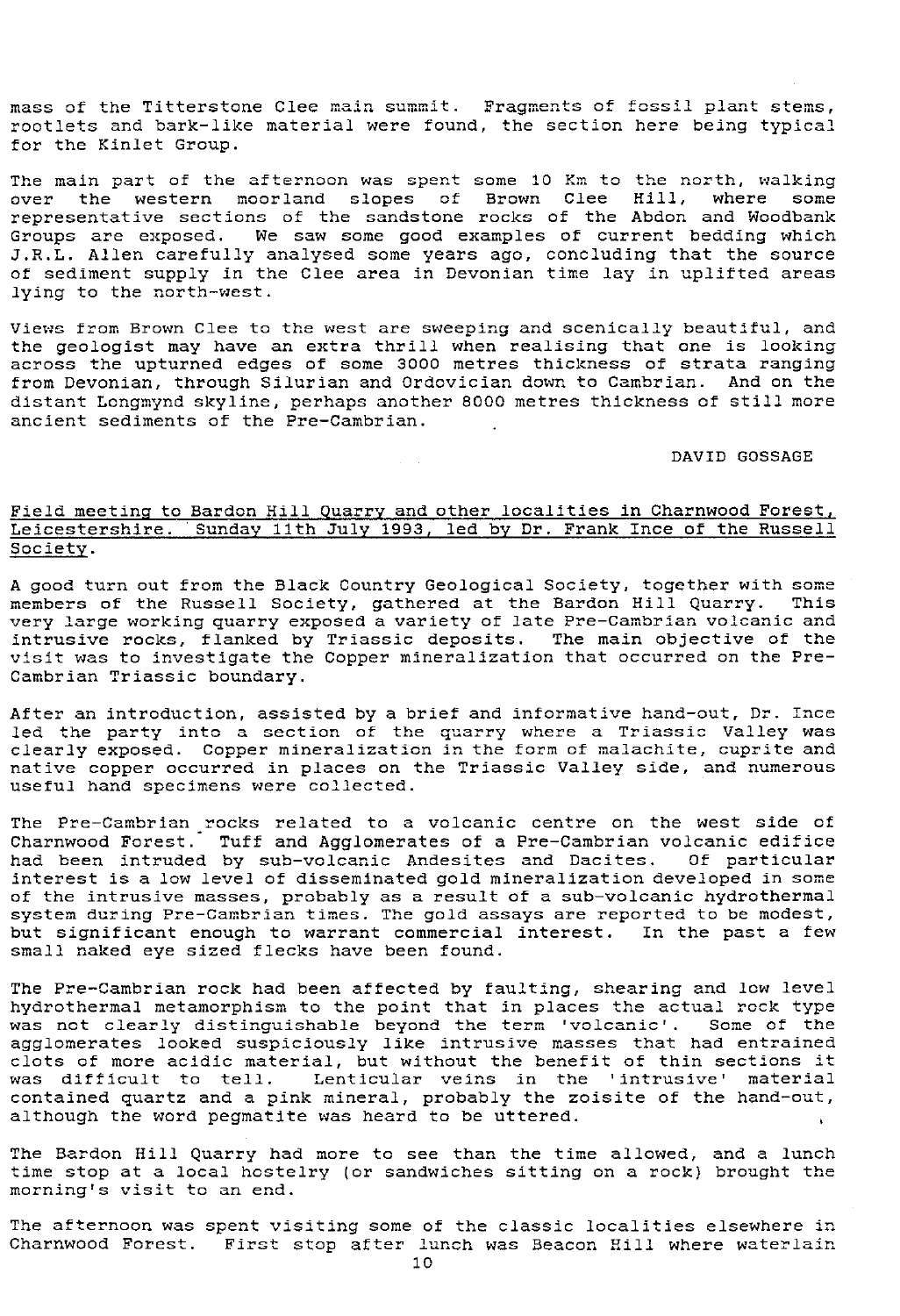tuffs and a panoramic view were enjoyed. Excellent visibility which extended into Derbyshire allowed a brief on the spot review of Leicestershire's geology.

The second stop was Bradgate Park where again waterlain tuffs were seen, together with a more disturbed horizon, known as the Sliding Stone Slump Breccia. This subaqueous debris flow had entrained semi-consolidated tuffs and rolled them up into 'Swiss Rolls' in the turbulence of the flow. The and rolled them up into 'Swiss Rolls' in the turbulence of the flow. overlying non volcanic sequence was seen at the Stable Pit, where quartzites and slates occurred. Evidence was also seen of part of the major Dioriti intrusions that occurs on the exposed southern edge of Charnwood Forest. Finally the famous bedding plane, with late Pre-Cambrian 'Trace' fossils was examined.

The final stop was an abandoned quarry at Markfield, where the Dioritic intrusion on the southern edge of Charnwood Forest was examined. This major intrusion was indicated to be younger than the Bardon Hill Dacites and Andesites seen in the morning. It was an attractive green and pink rock, known locally as Markfieldite. A series of quarries was visible, where the material had been intensively used for building and aggregate. The current *W;* ping quarry at New Cliff Hill was reported to have encountered a copper Vern with wonderful specimens of malachite and cuprite occurring.

On this tantalising note, Dr. Ince concluded the field meeting, which had proved to be a fascinating excursion of Charnwood Forest; where his local knowledge and familiarity of the area had been appreciated by all who attended.

ADRIAN COLLINGS

#### Canals 200 Festival 3rd and 4th July 1903

This festival was presented by British Waterways at Kings Norton Canal junction to celebrate the 200th anniversary of 'canal mania' when canal planning and construction was at its height in the 1790's.

The BCGS had a display stand featuring canals with interesting geological exposures, including the Staffs & Wores Canal at Kinver, Castle Mill Basin al 0udley, Brewin's Bridge and Cutting at Netherton and Edgbaston Canal.

The stand showed another link between canals and geology, since William Smith ;1769-1839) "the father of English geology" was a canal engineer and surveyor during this period and his experiences during canal construction fostered his interest in geology.

PAUL SHILSTON

#### 

#### SOCIETY ANNOUNCEMENTS

#### Public Liability Insurance

This problem has now been resolved. We do however continue to have a possible difficulty with visits to working quarries.

Sometimes, but not often, quarry owners will grant unconditional permission to enter, in which case it is probably reasonable to assume that they accept any risk, but that cannot be guaranteed. Increasingly they are agreeing to entry only if the Society or leader signs an indemnity form accepting that we enter at our own risk. If this is made a condition of entry the Society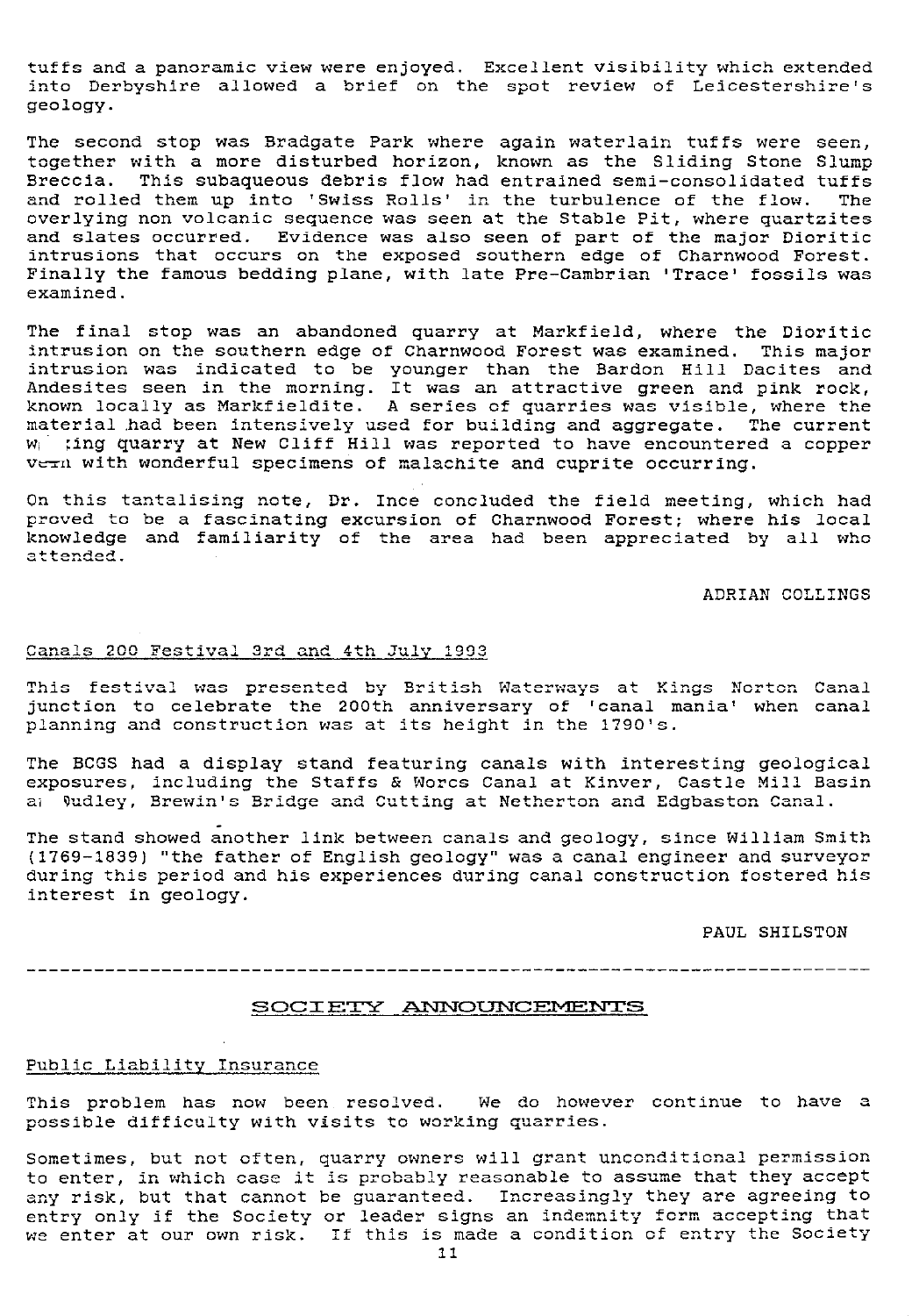will need to similarly ask individual members attending the field trip concerned to sign an indemnity declaration.

We will try to inform members of this requirement in the newsletter if we learn of it in sufficient time. It would therefore be prudent for you to consider your own position concerning personal legal liability insurance.

#### JUDITH SHILSTON

#### Venue for Indoor Meetings

The committee has reviewed whether the Saracen's Head is the best venue for us, mainly because of the noise from the karacke that has become a feature of recent months. Sometimes this is more of a problem than others, but usually it is an irritant rather than a serious difficulty.

We have inspected all the known alternatives in Dudley and weighed all the considerations, i.e. location, car parking, public transport, room size, blackout, electricity supply, refreshments, ambience, cost, room layout, bookings, availability etc., and concluded that the Saracen's Head was the best place!

We decided to examine the possibility of a microphone so that if the need arose the speaker could fight back! We might consider changing the night if it seems that this could be a better long term solution. We continue to hope that the problem will go away.

JUDITH SHILSTON

## ITEMS IN BRIEF

1. University of London, Centre for Extra-Mural Studies

Details and booking: Centre for Extra-Mural Studies Birkbeck College 26 Russell Square London WC1B 5DQ 'phone 071 631 6633

- (a) Jurassic Park Revisited. One day course in London. Saturday 9th October 1993, 10.00 a.m. to 4.00 p.m. This will examine the science underlying the book and film "Jurassic Park".
- (b) Limestone and Lava in Derbyshire. Weekend field meeting Friday 15th to Sunday 17th October 1993. £34.
- (c) Geology of North Wales. Field meeting 6th to 13th April 1994. Based in Bangor. Estimated cost £300.
- (d) Geology of North Devon Coast. Weekend field meeting 30th June to 3rd July 1994. £34.
- (e) Geology of Southern Alaska. Field class 2nd August to 13th September 1994. Estimated cost £2400.

### 2. London University - Distance Learning (home study) courses

(a) certificate in geological science<br>(b) diploma in geological conservation

,

- diploma in geological conservation
- (c) diploma in applied and environmental geology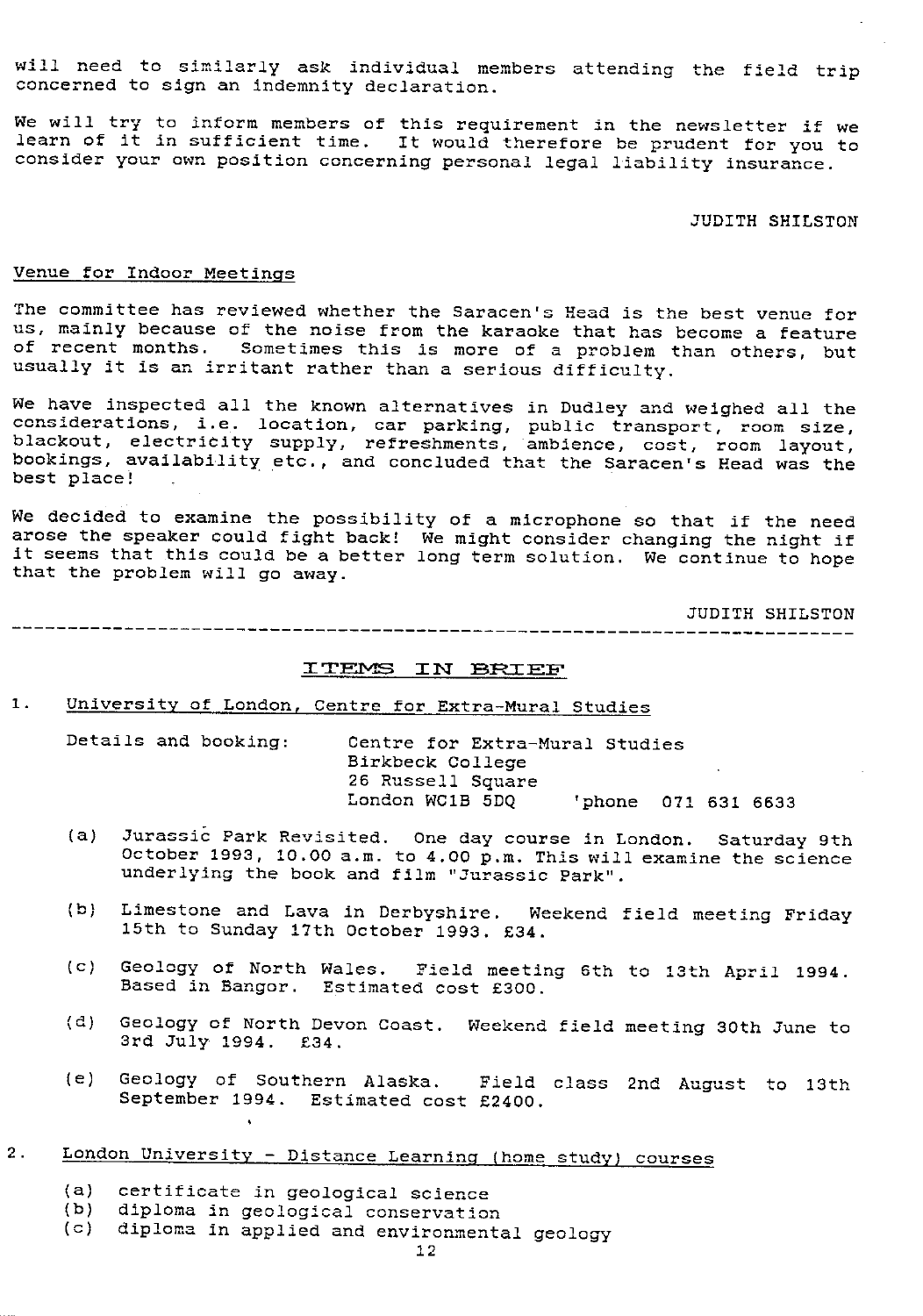Teaching is by distance learning (home study) supplemented by two-day meetings in London and at field locations.

Details from: Alison Sutton, Environmental Science Desk, Centre for Extra-Mural Studies 26 Russell Square<br>London WC1B 5DQ 'phone 071 631 6654

#### 3. Wulfrun College

Wulfrun College in Wolverhampton is expanding its geology section in September. Building on the success of the GCSE course it will be offering A-level and AS-level Geology for the first time. These courses are open to anyone 16 years and over and can be studied as part of a full time course, part time or as link courses with schools. The college also has a very popular range of courses in Environmental Science, including GCSE, A-level and BTEC National Diploma.

For further information contact the General Education Faculty Secretary, Wulfrun College, Paget Road, Wolverhampton, WV6 ODU. Telephone 0902 312062.

#### 4. Welcome to new members

Barry Taylor - Kings Norton Michael Williams - West Bromwich Raymond Gostling - Ladywood Matt Brettle - Halesowen

Exate Ashcroft<br>
18 Worcester Lane<br>
18 St. Nicolas Sutton Coldfield<br>B75 5NB

Tel: 021 308 6783 Tel: 021 459 3603

#### Editor Secretary

16 St. Nicolas Gardens<br>Kings Norton Birmingham B38 3TW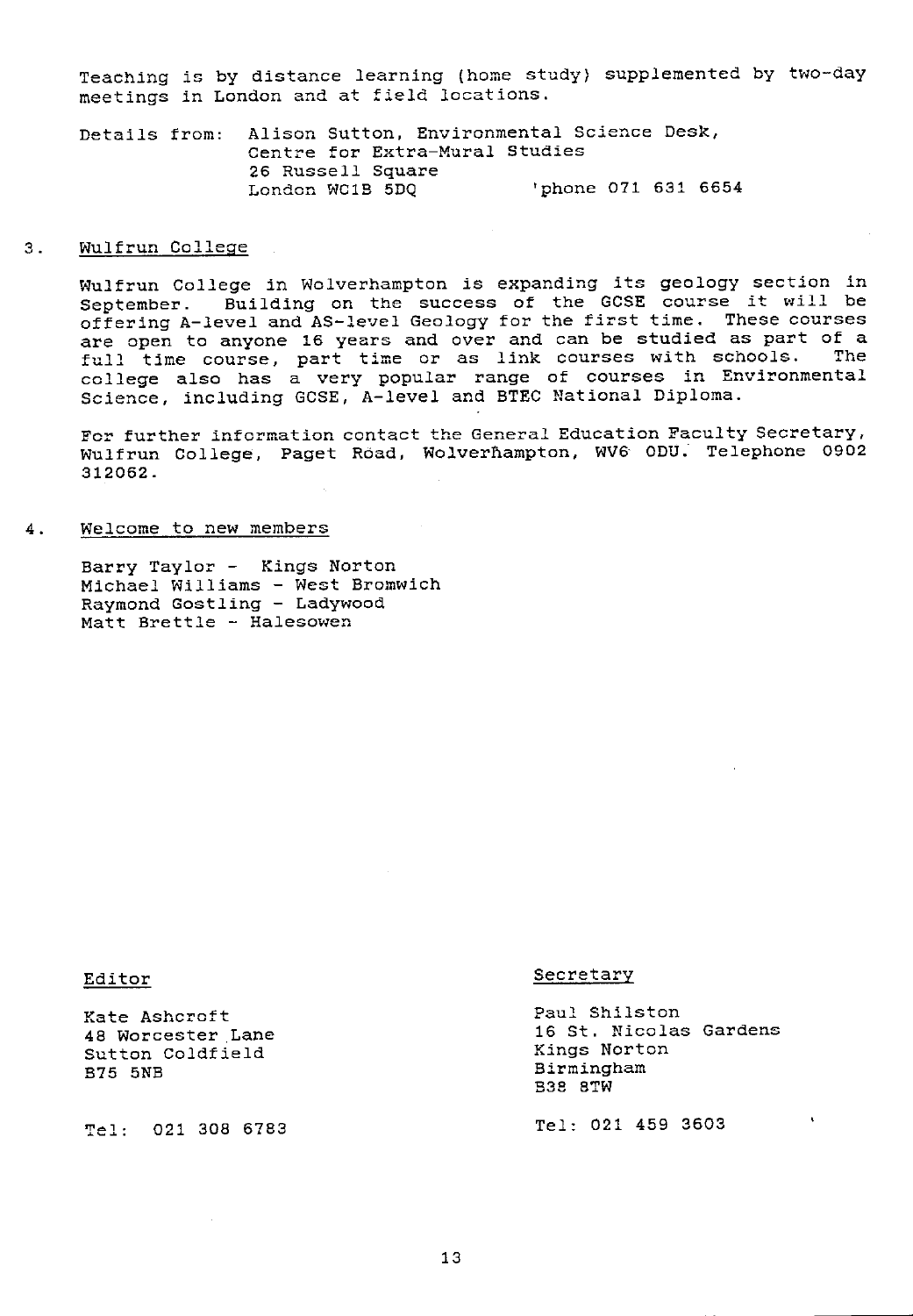### BLACK COUNTRY GEOLOGICAL SOCIETY

### CANAL TRIP WITH OPTIONAL MEAL. SATURDAY 30th OCTOBER 1993,

DUDLEY CANAL TUNNEL, at 3172 yards (1.8 miles) the longest in Britain, was opened in 1792 and was in use for many years. Just over *ten years ago* it became unsafe and was closed to traffic in 1981.

It has now been repaired at a cost of £1 million, and was opened again on the 200th anniversary of its original opening, in June 1992.

This SCGS SPECIAL CHARTER TRIP will traverse the length of the tunnel, with a historical and geological. commentary. The canal barge will also visit the spectacular limestone workings of Singing Cavern, and Little Tess cavern, each with an audio-visual display.

Afterwards there will be an (optional) meal at Mad O'Rourkes, a ' character' pub which has been furnished with many Black Country mementoes, and which is opening early specially for us.

THE TRIP IS OPEN TO ALL MEMBERS AND THEIR FAMILIES AND FRIENDS.

## ARRANGEMENTS FOR THE TRIP.

*Assemble at* 2.15pm at Mad O'Rourkes Pie Factory carpark (corner of Sedgley Road West and Hurst Lane, Tipton. Grid ref: 948925). This is about half a mile north of the Black Country Museum.

Leave cars there, and travel by private bus to the far end of the tunnel, at Parkhead Locks, Netherton.

Travel by barge *through* Dudley Tunnel, into Singing Cavern and Little Tess cavern, then past the Black Country Museum, to Malthouse Stables Wharf near Mad O'Rourkes, where we disembark at about 4.45pm.

#### ARRANGEMENTS FOR THE MEAL.

*A meal will be* laid on *at* Mad O'Rourkes at 5pm for those who have booked. There is a choice of menu which must be indicated on the booking slip below.

*VAR8ING -* tiie Desperate Dan Pie *and the* Allotment *Pie are described as 'very large"*

BLACK COUNTRY GEOL SOCIETY BOOKING SLIP FOR CANAL TRIP & MEAL. 30th OCTOBER 1993

Please enter in the boxes the number of items required.

PRICES : Canal trip : adults 13 & over -  $\text{\#}5$ . Mad O'Rourkes -- main meal  $\text{\#}4.75$ children  $5-12$  -  $\text{\textsterling}3$ . children under  $5 -$  free.

 $-$  dessert  $\pm 1.75$ 

| Adult<br>Child 5-12<br>Under 5 | Desperate Dan Pie<br>Cradley Porker sausages<br>Chicken Ham & sweetcorn pie<br>Allotment pie (vegetarian)<br>Vegetable lasagne | Jam roly-poly & custard<br>Mad O'Rourkes mud pie<br>Apple strudel & cream |  |
|--------------------------------|--------------------------------------------------------------------------------------------------------------------------------|---------------------------------------------------------------------------|--|

I enclose a cheque (payable to Black Country Geological Society) for  $t$ ..............

NAME(S) ...................................

Please return to : *Xrs. J. Shit stra<sup>p</sup> , 16 St.lficolas Gardens, Kings gorton, Birmingham H38 8TH'.*

CANAL TRIP **RAIN MEALS RAIN MEALS DESSERTS**